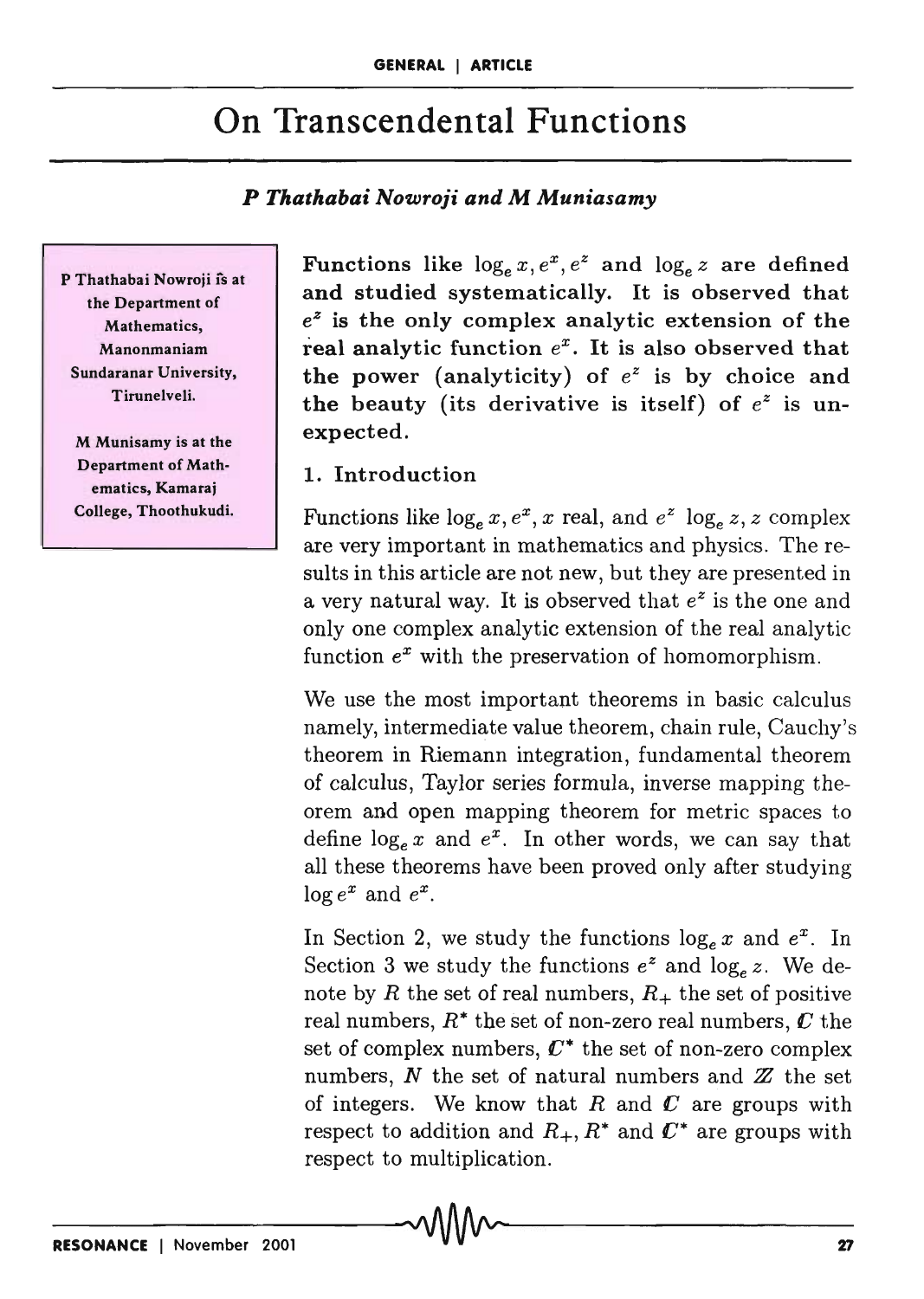1 Every continuous real valued function on  $[a, b]$  is Riemann integrable.

 $2$  If f is a continuous real valued function on an interval  $[a, b]$ , then the func- $\sin F(x) = \int_{a}^{x} f(t) dt, x \in$  $[a, b]$  is differentiable and  $F'(x) = f(x)$ , for every  $x \in$  $[a, b]$ .

2. The functions  $\log_e x$  and  $e^x$ 

For  $t > 0$  we have  $\int t^n dt = t^{n+1}/(n+1)$ , where  $n \in$  $\mathbb{Z}, n \neq -1$ . What is the value of this integral when  $n =$  $-1$ ? The question is very natural. Let  $f: R_+ \to R_+$  be the function given by  $f(t) = 1/t$ . Since f is continuous, by Cauchy's theorem<sup>1</sup>, f is Riemann integrable on any compact interval  $[a, b]$  in  $R_+$ . Define

$$
L: R_+ \to R \text{ by } L(x) = \int_1^x f(t) \ dt.
$$

**Theorem 1:** The function *L* is differentiable and  $L'(x) =$  $1/x$ .

**Proof:** Since  $f$  is continuous, the proof follows by the fundamental theorem of calculus 2.

**Theorem 2:** The function  $L: R_+ \to R$  is a continuous isomorphism.

Proof: Continuity of L follows by Theorem 1. Since  $f(t) > 0$  for  $t > 0$ , it follows by a property of Riemann integral  $3$  that *L* is injective. We will show that *L* is surjective. Let  $y \in R$ . Choose  $\alpha < 0$  and  $\beta > 0$  such that  $\alpha < y < \beta$ . For  $x > 1$  and  $n \in N$ ,  $\int_{1}^{x} 1/t \, dt >$  $\int_{1}^{x} 1/t^{1+1/n} dt = n[1 - 1/x^{1/n}]$ . Choose  $n > 2\beta$  and  $x_2 =$ *Z*<sup>*n*</sup> we get  $L(x_2) = \int_1^{x_2} 1/t \ dt > n[1 - 1/2] = n/2 > \beta$ . Similarly we can find  $x_1 \in R_+$  such that  $L(x_1) < \alpha$ . Therefore by intermediate value theorem <sup>4</sup> there exists  $x \in R_+$  such that  $L(x) = y$ . This proves that *L* is surjective. Next we will show that  $L$  as a homomorphism. Let  $a \in R_+$  be arbitrary but fixed. By chain rule we have  $d/dx(L(ax)) = (1/ax)$   $a = 1/x$ . Therefore  $L(ax) = L(x) + c$  This gives  $L(a) = L(1) + c = c$ . Therefore  $L(ax) = L(x) + L(a)$ . Since *a* is arbitrary we have *L* is homomorphism. This completes the proof.

Let  $b > 0, b \neq 1$  be a fixed positive real number and let

 $3$  If f is a continuous real valued function on *la,* b] and  $f(x) > 0$ , for every  $x \in [a, b]$  then  $\int^y f(t) dt >$ 0, for  $a < x < y < b$ .

 $4$  If f is a continuous real valued function on a connected subset of  $R$ , then  $f$ takes every value between any two values it assumes.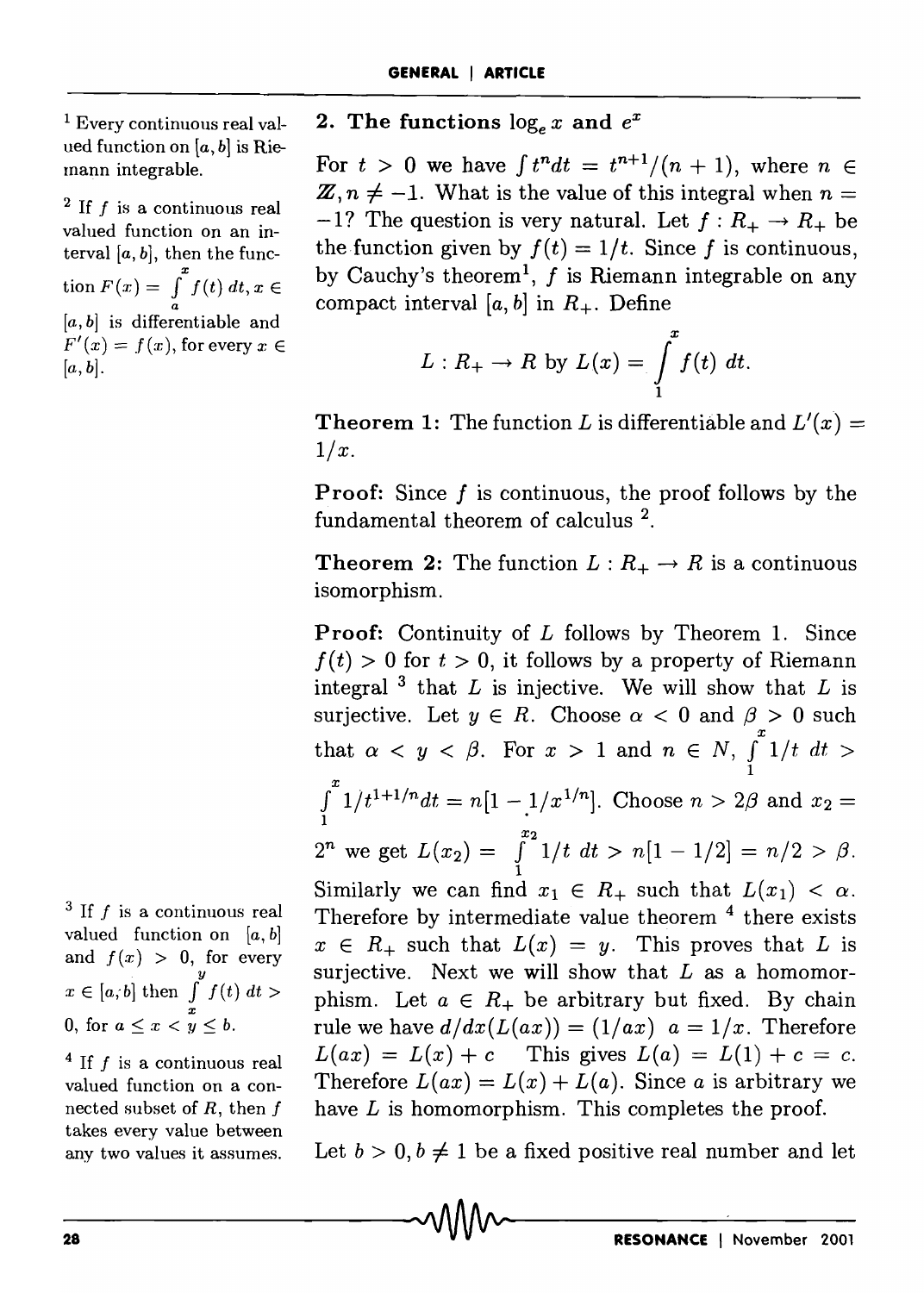$g: R \to R_+$  be a function given by  $g(x) = b^x$ . Clearly g is a continuous isomorphism.

**Theorem 3:**  $\{b^x : b > 0, b \neq 1\}$  are the only continuous isomorphisms from R onto  $R_+$ .

Proof: Let *9* be a continuous isomorphism from *R* onto  $R_{+}$ . Using the homomorphism of q, it can be easily shown that for any rational number  $r, g(rx) = g(x)^r$ Since  $q$  is continuous and rationals are dense in reals, it follows that  $g(sx) = g(x)^s$  for any real number s. In particular we have  $g(x) = g(x,1) = g(1)^x = b^x$ , where  $b = g(1)$ . Since the range of *g* is  $(0, \infty)$  we must have  $b > 0$  and  $b \neq 1$ . This completes the proof.

Let  $g: R \to R_+$  be a continuous isomorphism given by  $g(x) = b^x, b > 0, b \neq 1$ . The inverse of *g* is given by  $g^{-1}(y) = x$  if  $y = b^x$ . We denote  $g^{-1}(y)$  by  $\log_b y$ .

Theorem 4:  $\{\log_b y : b > 0, b \neq 1\}$  are the only continuous isomorphisms from  $R_+$  onto  $R$ .

**Proof:** Suppose  $h(y) = \log_b y$  for some  $b > 0, b \neq 1$ . Then  $h = g^{-1}$ , where  $g: R \to R_+$  is given by  $g(x) = b^x$ . Since *g* is an isomorphism,  $g^{-1}$  is also an isomorphism. We will show that  $g^{-1}$  is continuous. Let  $y \in R_+$  be arbitrary but fixed. Choose  $\epsilon > 0$  such that  $[y - \epsilon, y + \epsilon]$ lies inside  $R_+$ . Since g is bijective, there exists  $c, d \in R$ such that  $g(c) = y - \epsilon$  and  $g(d) = y + \epsilon$ . Clearly g is strictly decreasing if  $0 < b < 1$  and strictly increasing if  $b > 1$  and hence it is injective. Since *q* is continuous, by intermediate value theorem  $g$  maps  $[c, d]$  onto  $[y - \epsilon, y + \epsilon]$ . By open mapping theorem for (compact) metric space  $5 \text{ g}^{-1}$  :  $[y - \epsilon, y + \epsilon] \rightarrow [c, d]$  is continuous. Therefore  $g^{-1}$  is continuous at y. Since  $y \in R_+$ is arbitrary,  $g^{-1}$  is continuous on  $R_+$ . Therefore h is a continuous isomorphism.

Now we show that every continuous isomorphism from  $R_+$  onto R is of the form  $\log_b y$  for some  $b > 0, b \neq 1$ . Let  $\phi: R_+ \to R$  be a continuous isomorphism. Clearly

<sup>5</sup>If  $f$  is a continuous injective map from a compact metric space  $X$  onto a metric space Y then  $f^{-1}$ is continuous.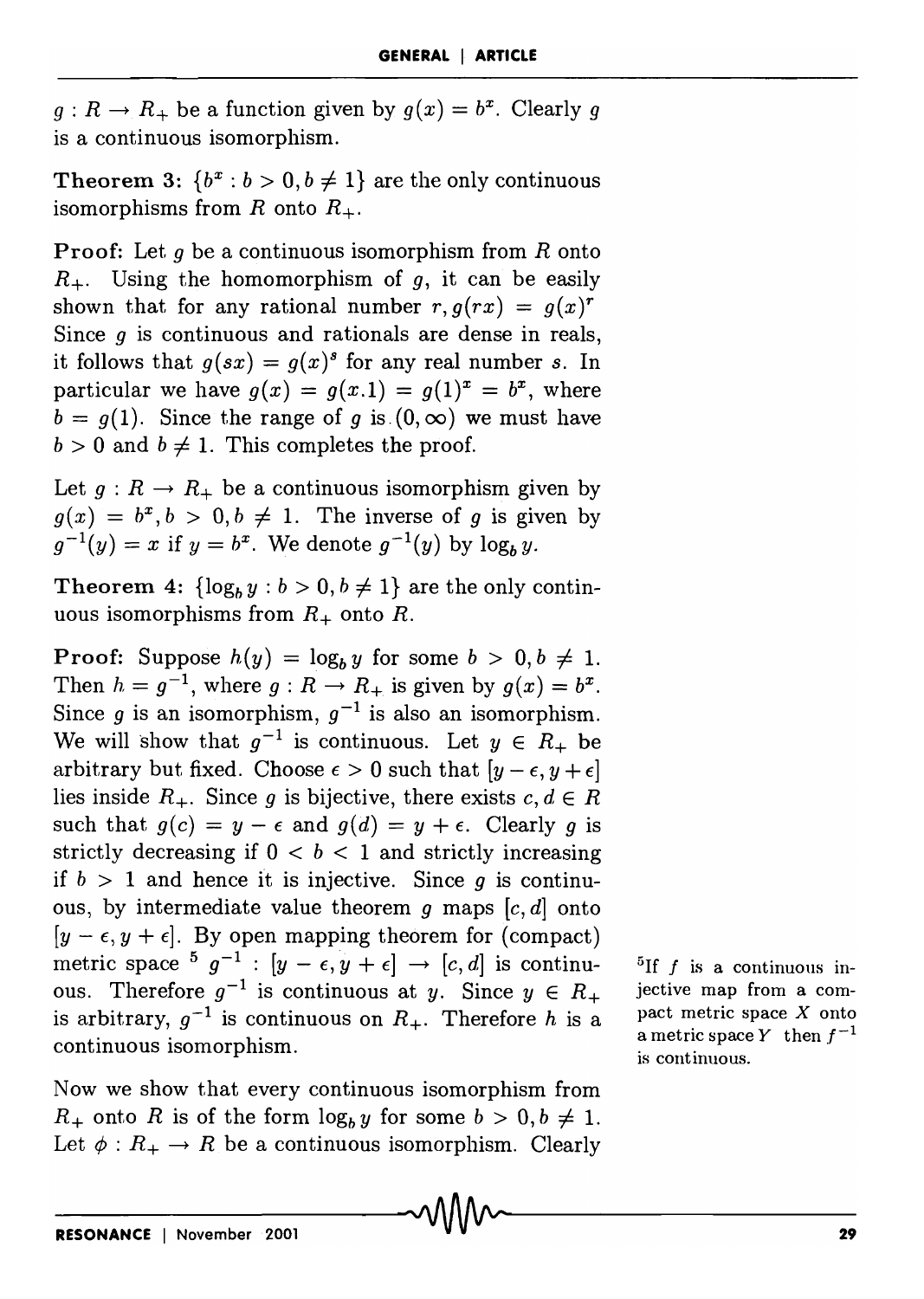$\phi^{-1}$  is an isomorphism. By open mapping theorem for (compact) metric spaces, it follows that  $\phi^{-1}$  is continuous. Hence by Theorem 3 we have  $\phi^{-1}(x) = b^x$  for some  $b > 0, b \neq 1$ . Thus  $\phi(y) = (\phi^{-1})^{-1}(y) = \log_b y$ . This completes the proof.

By Theorem 2 and Theorem 4 it follows that  $L(x) =$  $log_b x$  for some  $b > 0, b \neq 1$ . We denote this *b* by *e*. We find the value of e. As a first step we prove the following:

Corollary 5:  $\log_e(x^r) = r \log_e x$  for all  $r \in R$ ,  $x \in R_+$ .

**Proof:** Let  $g = L^{-1}$ . We have  $g(L(x^r)) = x^r$  Since  $g(sx) = g(x)^s$  we have  $g(rL(x)) = (g(L(x)))^r = x^r$ Since *g* is injective we have  $L(x^r) = rL(x)$ .

**Theorem 6:** The value of e is  $\lim_{x\to0} (1+t)^{1/t}$ .

**Proof:** For  $x > 0$  and for  $h \in R$  with  $h \neq 0, -x < h$ , by Corollary 5, we have  $(1/h)[\log_e(x+h) - \log_e x] =$  $(1/x) \log_e(1+t)^{1/t}$  where  $t = h/x$ . From this and the continuity of the function  $\log_e y$  it follows that  $d/dx \log_e x$  $=1/x \log_e c$  where  $c = \lim_{t\to 0} (1+t)^{1/t}$ . Since  $d/dx \log_e x =$  $1/x$  this implies that  $\log_e c = 1$ . Moreover by the definition of  $\log_e x$  we have  $\log_e (e^x) = x$ . In particular  $log_e e = 1$ . Since the function  $log_e x$  is injective, it follows that  $e = c$ . This completes the proof.

Theorem 7:  $d/dxe^x=e^x$  and  $e^x=\sum x^n/n!$ .

**Proof:** Now  $d/dx \log_e x = 1/x$ . Define  $f_1 : R_+ \to R$ by  $f_1(x) = \log_e x$ . Then  $f'_1(x)1/x > 0$ . Now  $f_1$  has a inverse function  $g_1$  given by  $g_1(y) = e^y$ . By inverse mapping theorem ([2], Ex: 2, pp.114),  $g_1(f_1(x)) = 1/f_1(x)$ . Therefore  $g_1(y) = x = e^y$ . This proves  $d/dy(e^y) = e^y$ . The second result follows by Taylor series formula.

3. The Functions  $e^z$  and  $\log e^z$ 

In this section, we extend the function  $e^x : R \to R_+$ to a continuous homomorphism from  $\mathbb C$  into  $\mathbb C^*$ . Let  $g: \mathbb{C}^* \to \mathbb{C}$  be a continuous homomorphism. Then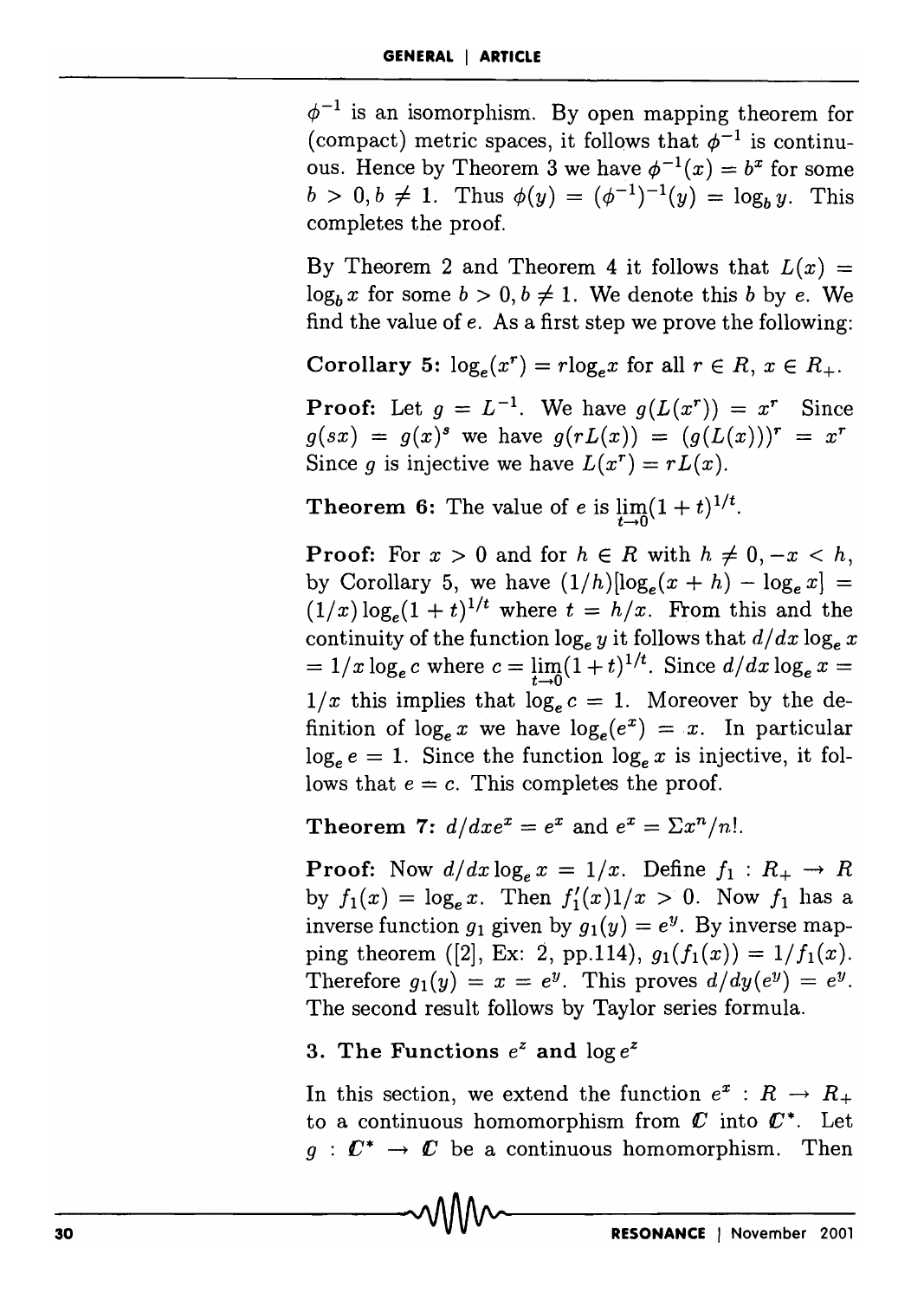$0 = q(1) = q[(-1)(-1)] = q(-1) + q(-1)$ , which implies that  $g(-1) = 0$  and hence g is not injective. This shows that there is no continuous isomorphism from  $\mathbb{C}^*$ onto *C.* Hence there is no continuous isomorphism from  $\mathcal{C}$  onto  $\mathcal{C}^*$  Moreover, in the discussion of the function  $e^x$ , we considered the group  $(R_+, \cdot)$  instead of the group  $(R^* \cdot)$  because continuous image of a connected set is connected and homomorphism preserves identity. So we look for continuous homomorphism from *C* into  $\mathbb{C}^*$  which extends  $e^x$ . Let  $F : \mathbb{C} \to \mathbb{C}^*$  be any continuous function satisfying the conditions:

- (i)  $F(z_1 + z_2) = F(z_1)F(z_2), z_1, z_2 \in \mathbb{C}$
- (ii)  $F(x) = e^x, x \in R$ .

Since  $F(z) = F(x + iy) = F(x)F(iy) = e^x F(iy)$  it is enough if we know the value of  $F(iy)$  for  $iy \in I = \{ iy :$  $y \in R$ , the imaginary axis, to know the value of  $F(z)$ .

Theorem 8:  ${f_w : w \in \mathbb{C}^*}$ , where  $f_w(iy) = w^y$ , are the only continuous functions from  $I$  into  $C^*$  which satisfy  $f_w(iy_1 + iy_2) = f_w(iy_1) f_w(iy_2).$ 

**Proof:** Suppose  $f$  is a continuous function from  $I$  into  $\mathbb{C}^*$  which satisfies the condition given in the hypothesis. Take  $w = f(i)$ . Then, as in the proof of Theorem 3, it can be easily shown that  $f(iy) = f(i)^y = w^y$ . Conversely, if f is a function from I into  $\mathbb{C}^*$  given by  $f(iy) = w^y$  for some  $w \in \mathbb{C}^*$ , it is easy to verify that f satisfies the conditions given in the hypothesis.

**Theorem 9:**  ${F_w : w \in \mathbb{C}^*}, \text{ where } F_w(z) = F_w(x + z)$  $iy) = e^x f_w(iy)$ , are the only continuous functions from  $\mathcal C$  into  $\mathcal C^*$  which satisfy conditions (i) and (ii) above.

Proof: The proof follows by Theorem 8 and the above discussion.

Now we study the functions  $F_w$  in detail. Let  $F_w$  be a function as in Theorem 9. Then  $w = r(\cos \alpha + i \sin \alpha)$ for some  $r > 0$  and some  $\alpha \in (-\pi, \pi)$ . The reason for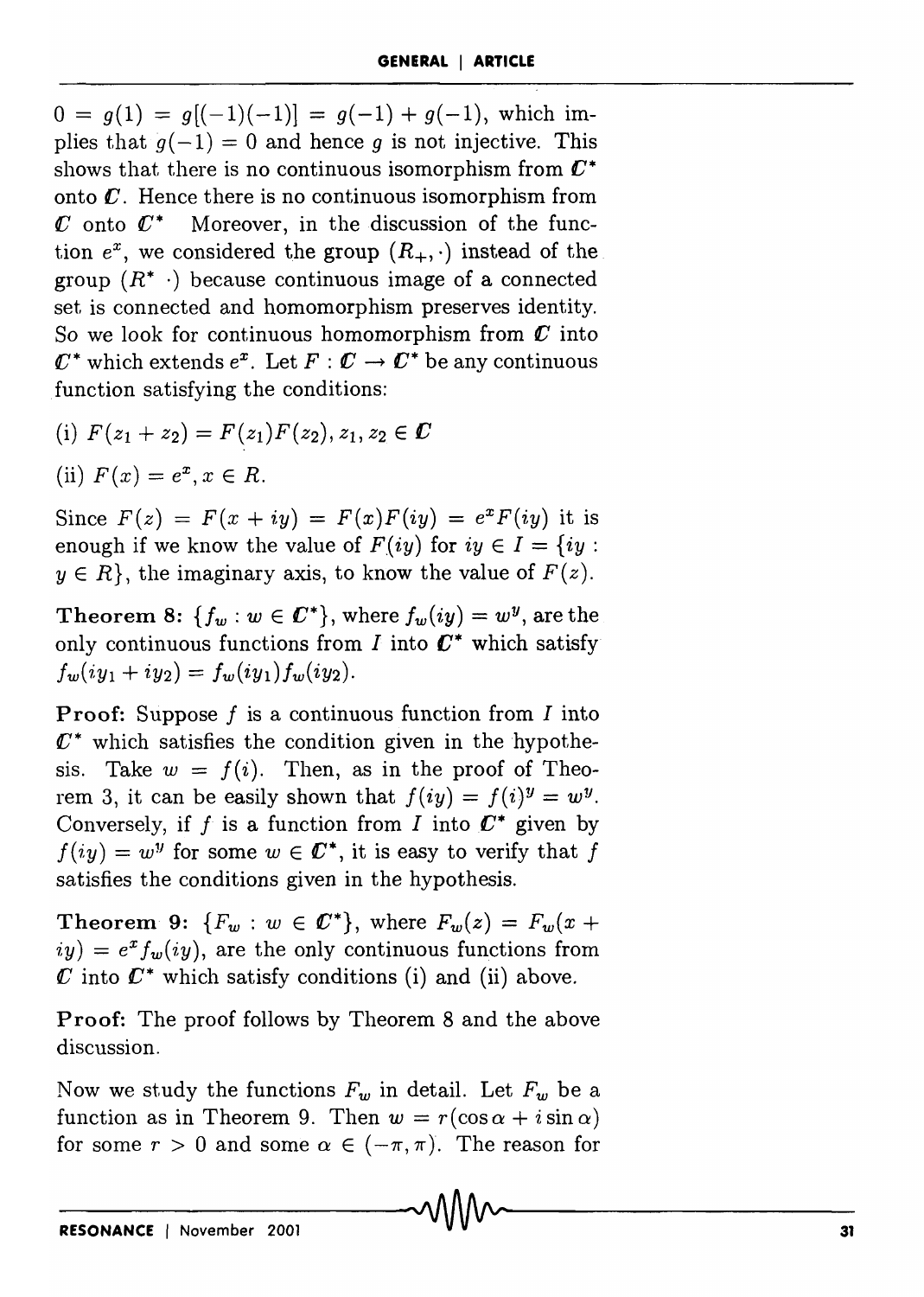taking the interval  $(-\pi, \pi)$  instead of the interval  $[0, 2\pi]$ will be justified in Theorem 12.

Case (i) Suppose  $\alpha = 0$  and  $r = 1$ . Then  $F_w(z) =$  $F_w(x + iy) = e^x$ .

Case (ii) Suppose  $\alpha = 0$  and  $r \neq 1$ . Then  $F_w(z) =$  $F_w(x + iy) = e^x r^y$ .

Case (iii) Suppose  $\alpha \neq 0, \alpha \neq 1$  and  $r = 1$ . Then  $F_w(z) = F_w(x + iy) = e^x(\cos \alpha y + i \sin \alpha y).$ 

Case (iv) Suppose  $\alpha \neq 0, \alpha \neq 1$  and  $r \neq 1$ . Then  $F_w(z) = F_w(x + iy) = e^x r^y(\cos \alpha y + i \sin \alpha y).$ 

Case (v) Suppose  $\alpha = 1$  and  $r = 1$ . Then  $F_w(z) =$  $F_w(x + iy) = e^x(\cos y + i \sin y).$ 

It is easy to verify that  $F_w$  as in cases (i)-(iv) are not even harmonic and hence not analytic. However the following theorem shows that  $F_w$  as in case (v) is analytic. Since  $e^x$  is real analytic, it is natural to look for a complex analytic extension of  $e^x$ . So the extension  $F_w$  as in case (v) is the perfect choice. Let  $\gamma = \cos 1 + i \sin 1$ . We denote the corresponding  $F_{\gamma}$  by *E*. Then  $E(z) = E(x + z)$  $iy) = e^x(\cos y + i \sin y).$ 

**Theorem 10:** The function  $E: \mathbb{C} \to \mathbb{C}^*$  is analytic,  $E(z) \neq 0, E'(z) = E(z)$  for  $z \in \mathbb{C}$ , and  $E(z) = \sum z^n/n!$ .

**Proof:** Clearly E is continuous and satisfies Cauchy-Riemann equation and hence it is analytic. Using the relation  $E'(z) = u_x + iv_x$ , where u and v are the real and the imaginary parts of  $E$ , it can be easily seen that  $E'(z) = E(z)$ . Now by Theorem 2.8, Chapter IV in [1] it follows that  $E(z) = \sum x^n/n!$ . The proof is over.

Note that the derivative of  $E(z)$  is itself and the power series expansion of  $E(z)$  is similar to that of  $e^x$  (Theorem 7). This is an unexpected beauty of the function  $E(z)$ . Because of this similarity we normally denote  $E(z)$  by  $e^z$ . However this is just a notation, this is nothing to do